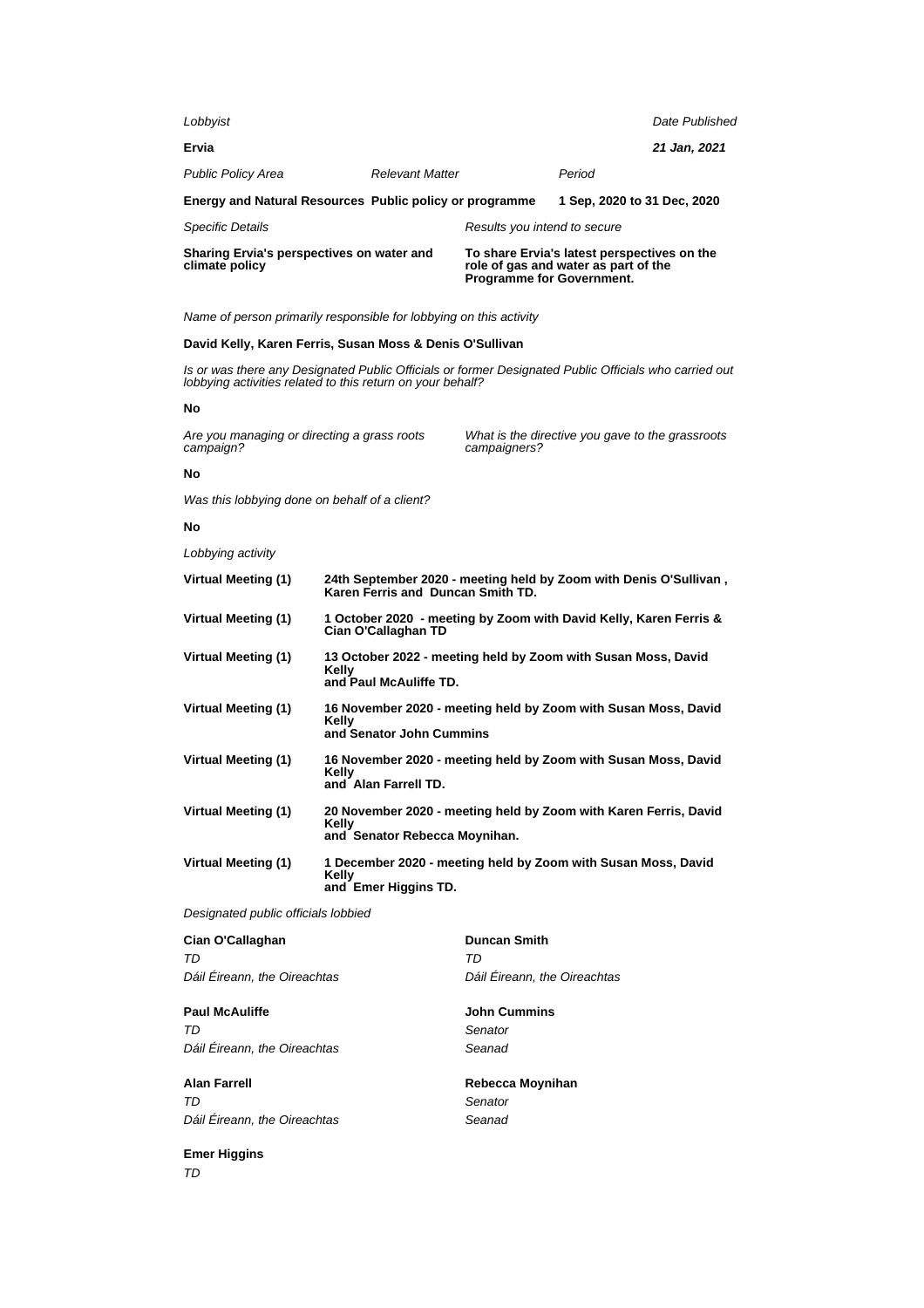Dáil Éireann, the Oireachtas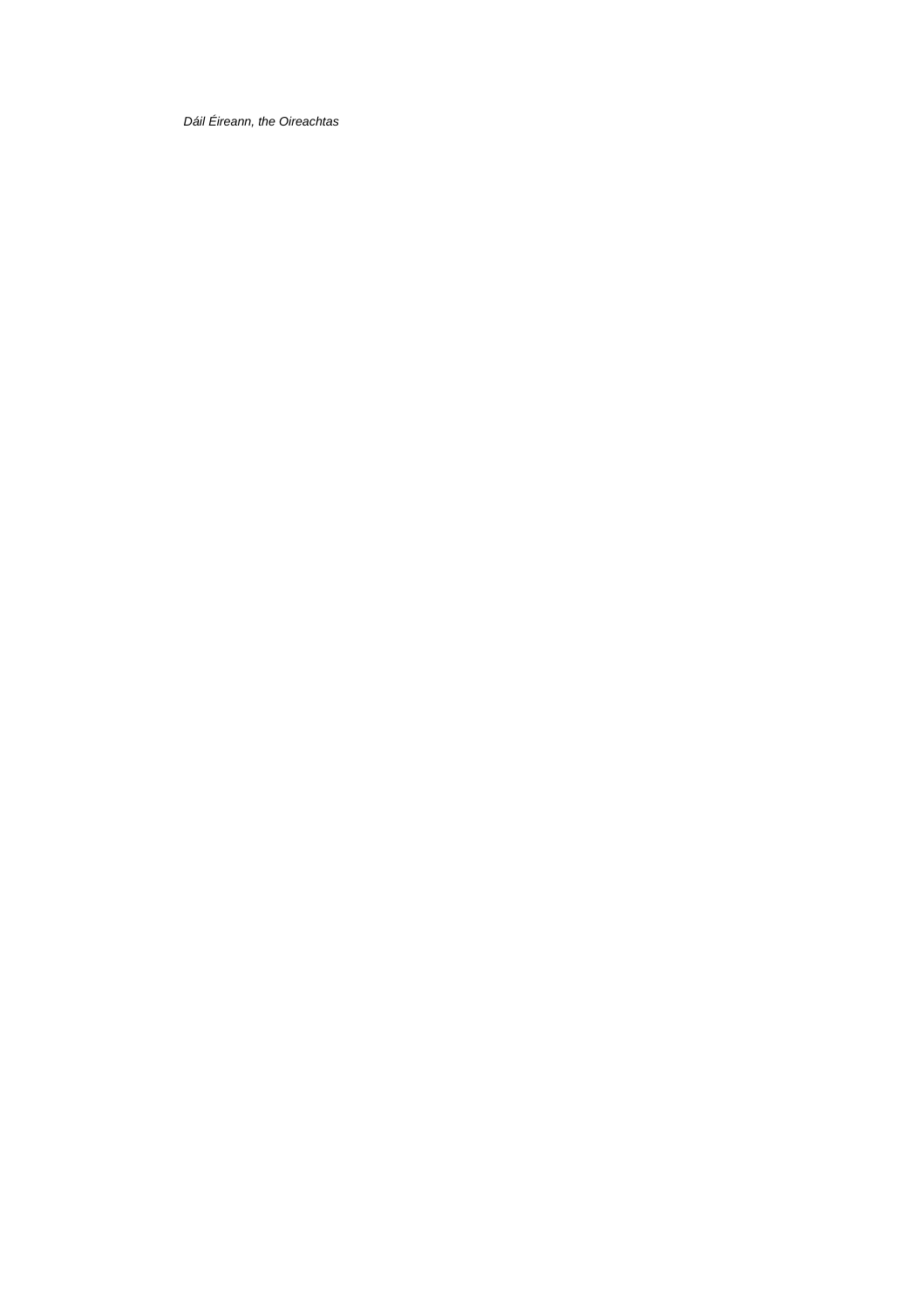| Shared Ervia perspectives on the<br>decarbonisation agenda and climate policy |                        | role of gas and Vision2050 as part of the<br><b>Programme for Government.</b> | To share Ervia's latest perspectives on the |                |
|-------------------------------------------------------------------------------|------------------------|-------------------------------------------------------------------------------|---------------------------------------------|----------------|
| <b>Specific Details</b>                                                       |                        | Results you intend to secure                                                  |                                             |                |
| Energy and Natural Resources Public policy or programme                       |                        |                                                                               | 1 Sep. 2020 to 31 Dec. 2020                 |                |
| <b>Public Policy Area</b>                                                     | <b>Relevant Matter</b> |                                                                               | Period                                      |                |
| Ervia                                                                         |                        |                                                                               |                                             | 21 Jan, 2021   |
| Lobbyist                                                                      |                        |                                                                               |                                             | Date Published |

### **Cathal Marley, Denis O'Sullivan, Brendan Murphy**

Is or was there any Designated Public Officials or former Designated Public Officials who carried out lobbying activities related to this return on your behalf?

### **No**

Are you managing or directing a grass roots campaign?

What is the directive you gave to the grassroots campaigners?

### **No**

Was this lobbying done on behalf of a client?

### **No**

Lobbying activity

### **Virtual Meeting (1) 21 September 2020 - meeting by Zoom**

Designated public officials lobbied

### **Eamon Ryan**

Minister

Department of Climate Action, Communication Networks and Transport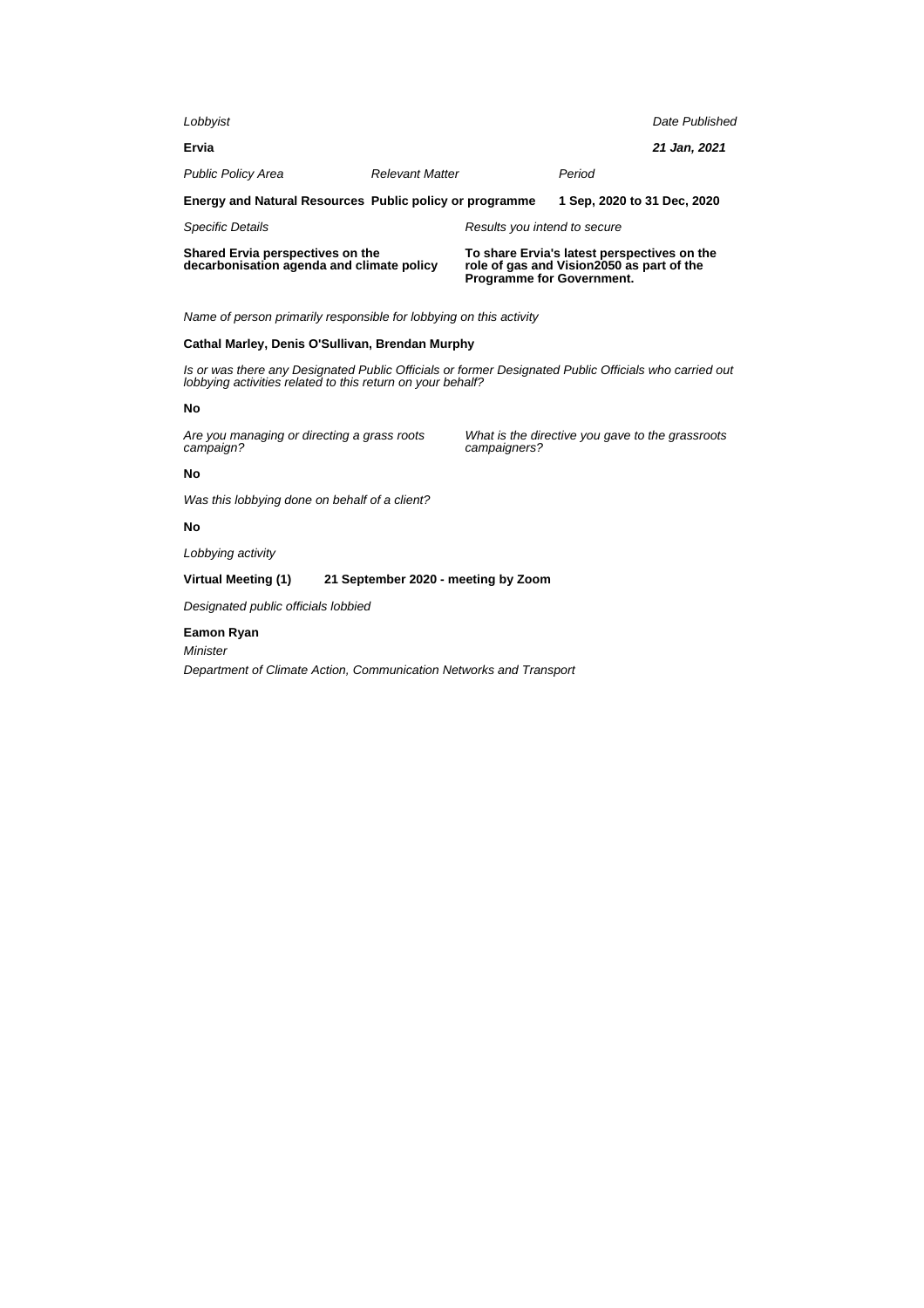| Discussion regarding climate policy and<br>Ervia's perspectives on same |                        | <b>Programme for Government.</b> | To share Ervia's latest perspectives on the<br>role of gas and water as part of the |                |
|-------------------------------------------------------------------------|------------------------|----------------------------------|-------------------------------------------------------------------------------------|----------------|
| <b>Specific Details</b>                                                 |                        | Results you intend to secure     |                                                                                     |                |
| Energy and Natural Resources Public policy or programme                 |                        |                                  | 1 Sep. 2020 to 31 Dec. 2020                                                         |                |
| <b>Public Policy Area</b>                                               | <b>Relevant Matter</b> |                                  | Period                                                                              |                |
| Ervia                                                                   |                        |                                  |                                                                                     | 21 Jan, 2021   |
| Lobbyist                                                                |                        |                                  |                                                                                     | Date Published |

### **David Kelly**

Is or was there any Designated Public Officials or former Designated Public Officials who carried out lobbying activities related to this return on your behalf?

### **No**

Are you managing or directing a grass roots campaign?

What is the directive you gave to the grassroots campaigners?

# **No**

Was this lobbying done on behalf of a client?

# **No**

Lobbying activity

**Meeting (1) 9th September 2020 - meeting @ Buswells Hotel 23-27 Molesworth St, Dublin 2**

Designated public officials lobbied

# **Darren O'Rourke**

TD Dáil Éireann, the Oireachtas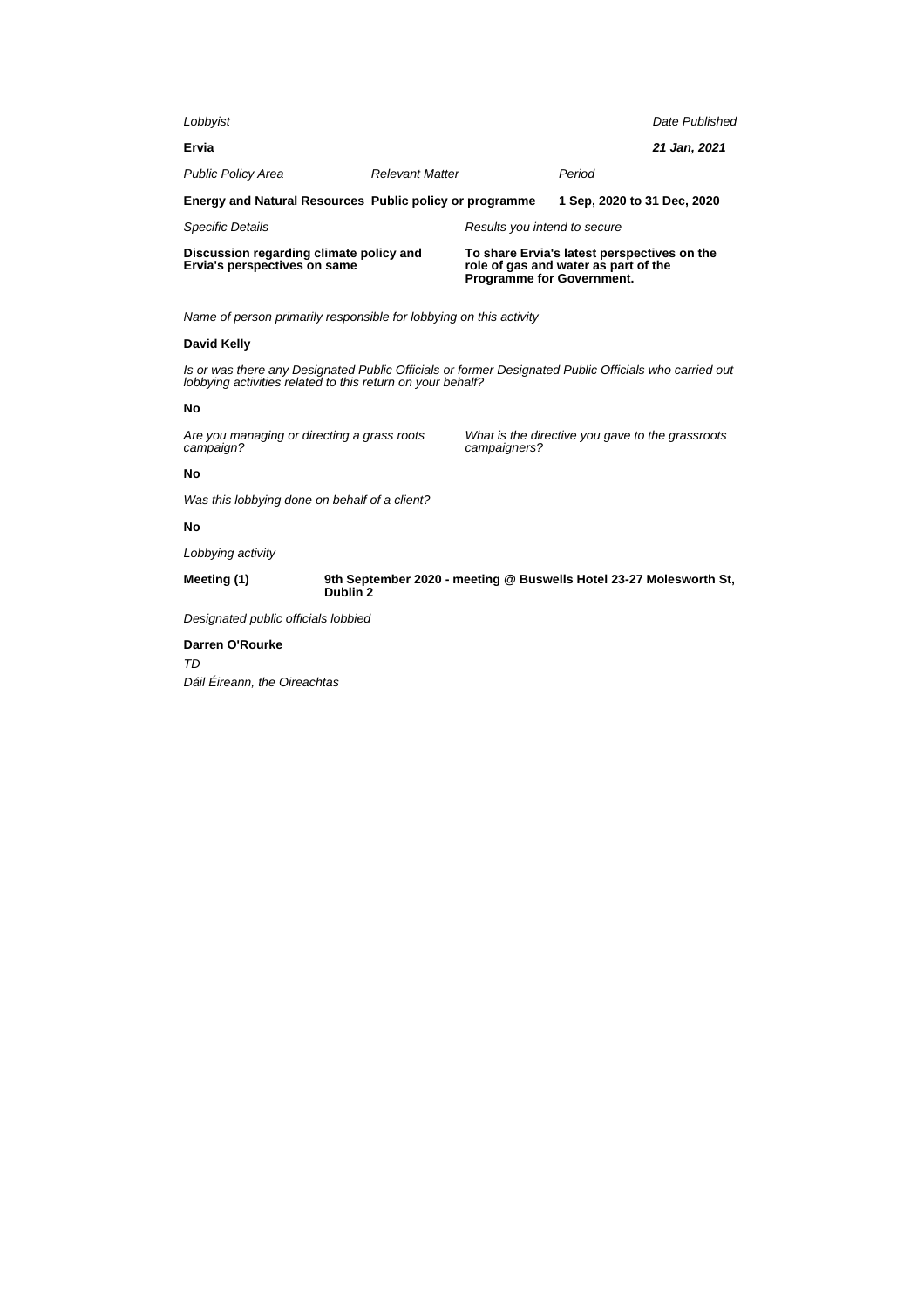| Update on Irish Water & Gas Networks Ireland            |                        | To engage re Irish Water agenda and update<br>initiatives | on Gas Networks Ireland decarbonisation |                |
|---------------------------------------------------------|------------------------|-----------------------------------------------------------|-----------------------------------------|----------------|
| <b>Specific Details</b>                                 |                        | Results you intend to secure                              |                                         |                |
| Energy and Natural Resources Public policy or programme |                        |                                                           | 1 Sep. 2020 to 31 Dec. 2020             |                |
| <b>Public Policy Area</b>                               | <b>Relevant Matter</b> |                                                           | Period                                  |                |
| Ervia                                                   |                        |                                                           |                                         | 21 Jan, 2021   |
| Lobbyist                                                |                        |                                                           |                                         | Date Published |
|                                                         |                        |                                                           |                                         |                |

# **Karen Ferris**

Is or was there any Designated Public Officials or former Designated Public Officials who carried out lobbying activities related to this return on your behalf?

## **No**

Are you managing or directing a grass roots campaign?

What is the directive you gave to the grassroots campaigners?

## **No**

Was this lobbying done on behalf of a client?

# **No**

Lobbying activity

# **Virtual Meeting (1) 25 September 2020 - Meeting by Zoom**

Designated public officials lobbied

# **Mattie McGrath** TD

Dáil Éireann, the Oireachtas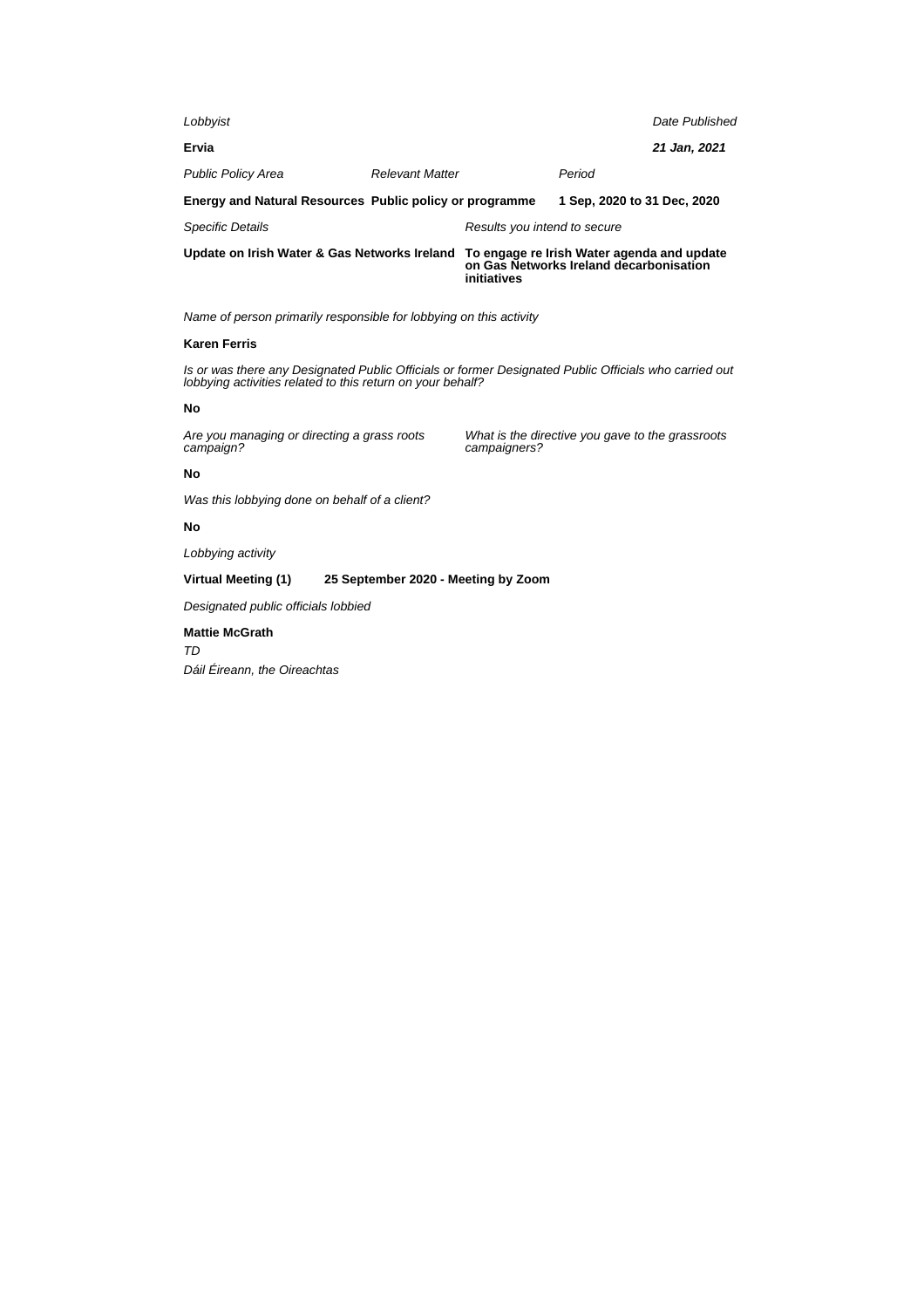| Lobbyist                                                |                        |                              | Date Published                                                                            |              |
|---------------------------------------------------------|------------------------|------------------------------|-------------------------------------------------------------------------------------------|--------------|
| Ervia                                                   |                        |                              |                                                                                           | 21 Jan, 2021 |
| <b>Public Policy Area</b>                               | <b>Relevant Matter</b> |                              | Period                                                                                    |              |
| Energy and Natural Resources Public policy or programme |                        |                              | 1 Sep. 2020 to 31 Dec. 2020                                                               |              |
| <b>Specific Details</b>                                 |                        | Results you intend to secure |                                                                                           |              |
| Discussion on Water policy matters                      |                        |                              | To share Ervia's latest perspectives on water<br>as part of the Programme for Government. |              |

# **Karen Ferris, David Kelly**

Is or was there any Designated Public Officials or former Designated Public Officials who carried out lobbying activities related to this return on your behalf?

### **No**

Are you managing or directing a grass roots campaign?

What is the directive you gave to the grassroots campaigners?

# **No**

Was this lobbying done on behalf of a client?

# **No**

Lobbying activity

**Virtual Meeting (1) 6 November 2020 - Meeting by Zoom**

Designated public officials lobbied

# **Jennifer Murnane O'Connor** TD

Dáil Éireann, the Oireachtas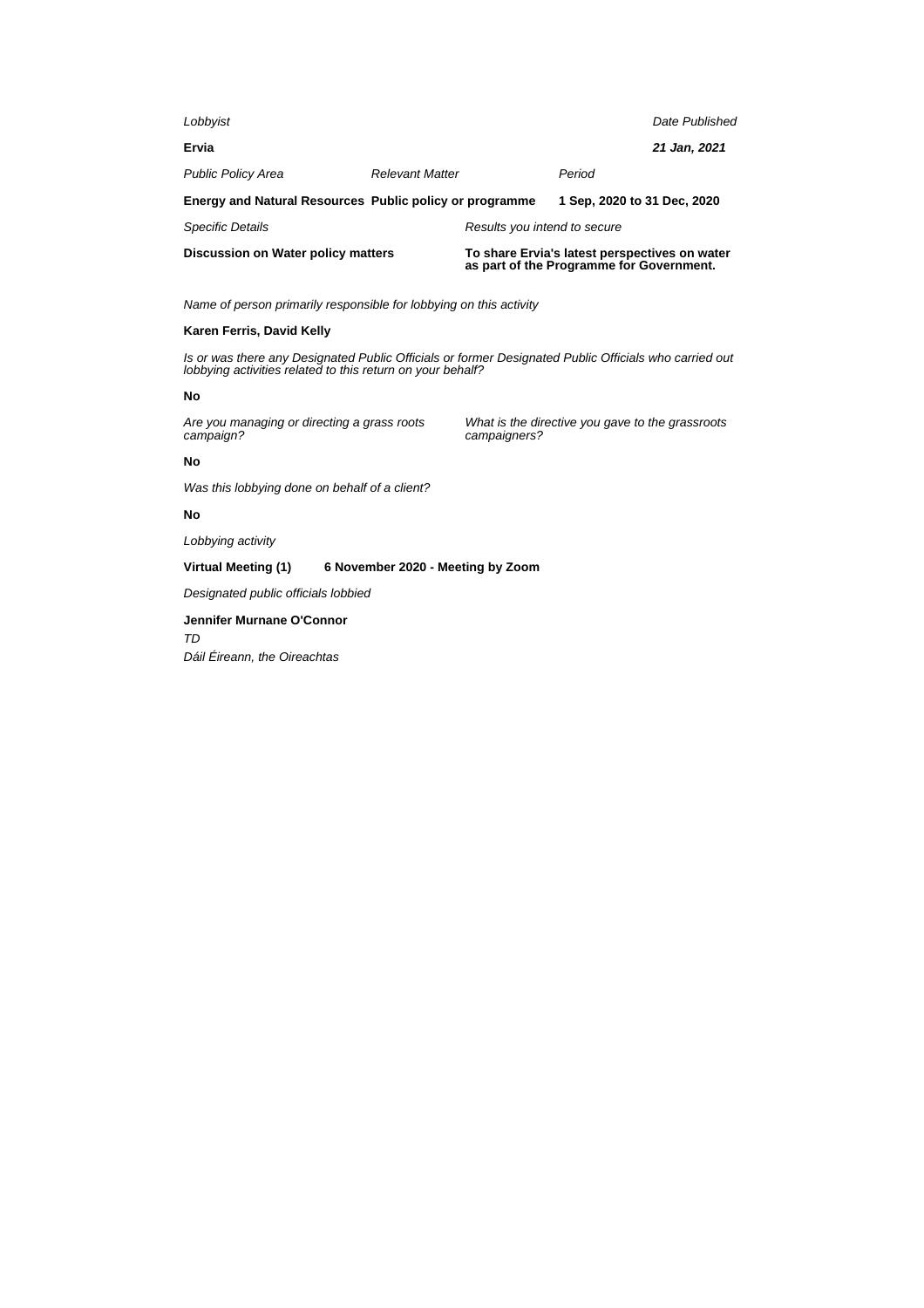| Discussion on Gas & Water policy matters                |                        | Programme for Government.    | To share Ervia's latest perspectives on the<br>role of gas and water as part of the |                |
|---------------------------------------------------------|------------------------|------------------------------|-------------------------------------------------------------------------------------|----------------|
| <b>Specific Details</b>                                 |                        | Results you intend to secure |                                                                                     |                |
| Energy and Natural Resources Public policy or programme |                        |                              | 1 Sep. 2020 to 31 Dec. 2020                                                         |                |
| <b>Public Policy Area</b>                               | <b>Relevant Matter</b> |                              | Period                                                                              |                |
| Ervia                                                   |                        |                              |                                                                                     | 21 Jan, 2021   |
| Lobbyist                                                |                        |                              |                                                                                     | Date Published |

### **Susan Moss & David Kelly**

Is or was there any Designated Public Officials or former Designated Public Officials who carried out lobbying activities related to this return on your behalf?

### **No**

Are you managing or directing a grass roots campaign?

What is the directive you gave to the grassroots campaigners?

## **No**

Was this lobbying done on behalf of a client?

# **No**

Lobbying activity

# **Virtual Meeting (1) 21 September 2020 -Meeting by Zoom**

Designated public officials lobbied

# **Steven Matthews** TD Dáil Éireann, the Oireachtas